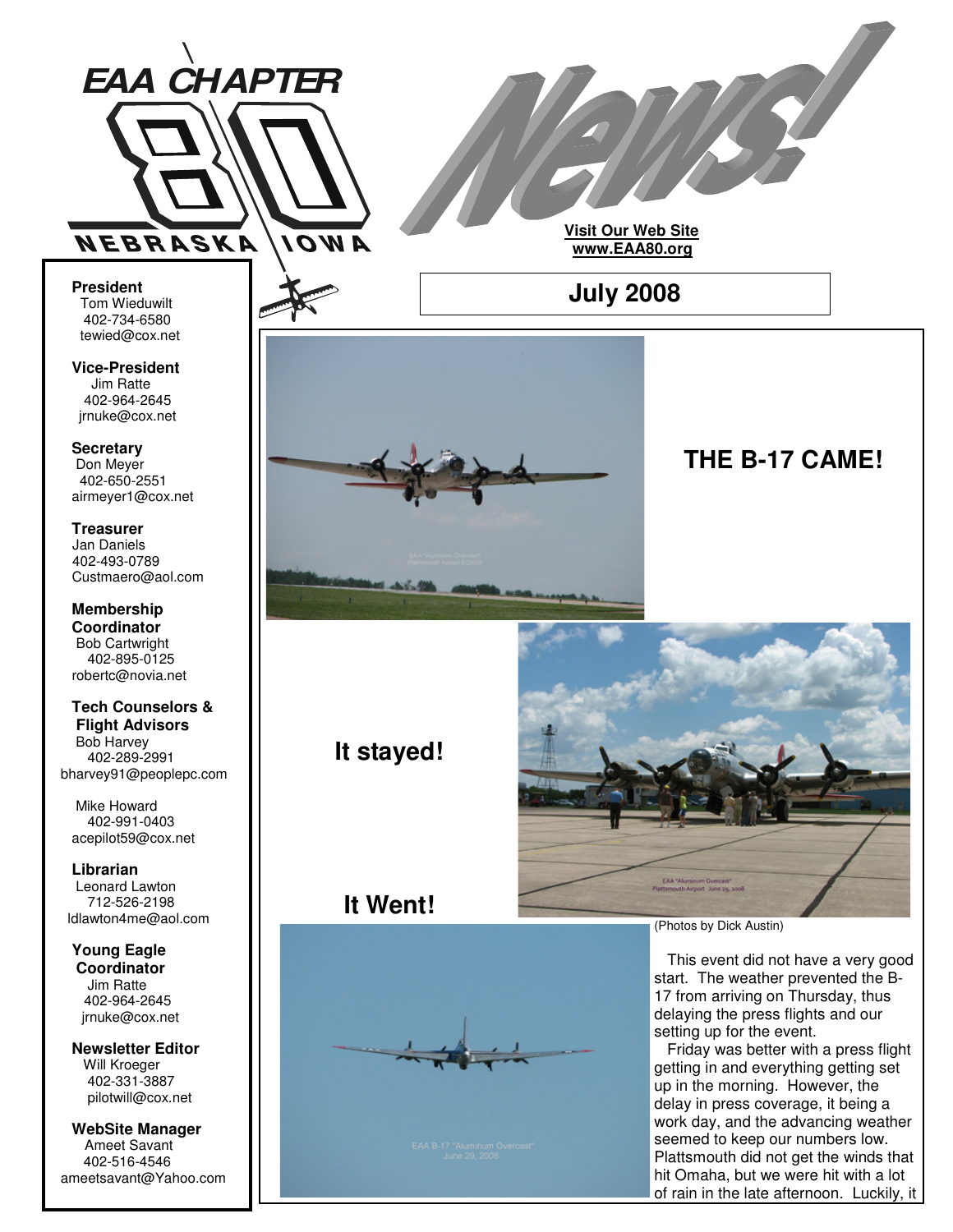hit after we started to close up for the day.

Saturday started out with a fury of activity: Setting up the canopies; getting the ice cream and souvenir booths open; getting things ready for Young Eagles, etc. The bad news was that the winds from Friday continued on Saturday and exceeded the cross-winds allowed for B-17 revenue flights. The good news was that the winds were not to strong for Young Eagle flights (47 kids); for people to tour the B-17; and for a Chapter 80 picnic..

Sunday started out with the same fury of activity. The winds decided to continue to blow, but they shifted to the north thus allowing for 4 B-17 revenue flights. We also flew another 10 Young Eagles. The day ended with the takedown of everything.

Some of my memories are:

Rain. Wind. Rain, then more wind.

- The race between a golf cart and a water balloon. Did I mention the golf cart was very slow to accelerate.
- Finding the keys to Jim Dukes hangar and airplane in the driving rain.

Visiting with friends.

The very good cookies provided by Sandy Faris.

Clean up was interesting. We learned that the Center-ofgravity of a trailer is important when it is not connected to a vehicle, especially when people are moving around inside it. It seems the trailer went off balance when one person moved from the front to the back. You would be surprised how fast things slide out of a trailer.

The look on the kids faces after a Young Eagle flight. The look on the adults faces after a flight on the B-17.

Seeing Paul Kanka sitting by the exit of the B-17 like he has done on previous B-17 visits.

This article would not be complete without giving thanks to all the people who worked before, during, and after this event. They are: Paul Kanka, Doug Humble, Tom Mann, Jim Cooper, Jim Rush, Dick Austin, Ed Haffke, Jerry Ronk, Linda Roberts, Will Kroeger, Jim and Tammy Ratte, Kevin and Sandy Faris, Tom and Michelle Wieduwilt, Dick Harriman, Larry Bohnker, Pat and Dorothy Brandt, Ron Hefner, Jan Daniels, Mike Howard, Evan Holly, Ken Bahr, Don Meyer, Dale McClure, Bob Cartwright, Leonard Lawton, and RC Bammer. I am sorry if I missed your name.

I would like to pass along a Special Thanks to Kevin Faris, Tom Wieduwilt and Jim Ratte. This event would not have happened without the dedication of these three people. Their planning, guidance, support, and elbow grease before, during and after this event was invaluable.

Please come to the meeting on the 14th for more info on this event.

### Will Kroeger

I'd like to extend my personal thanks to the Chapter members that worked the B17 event…the weather didn't cooperate as well as it should and both Chapter members and Omaha residents had a few other things on their minds with the storms on Thursday and Friday, but despite that we had a good turnout to support and attend the event. Jim Ratte

The chapter will net only about \$1,882.00 due to the weather, the big storm damage, and the pilots being sick on Saturday. I am somewhat disappointed in the final outcome. I think a lot of people had a much more intimate time with the B-17 however. I really don't know if I would do it at PMV again or not. Not having a crosswind runway appears to be a big liability to the B-17's operation. Thanks to everyone. Kevin Faris

## uly Meeting Time & Location.

This month's meeting is on Monday **July 14th** at 7:00 PM at Hangar One at Millard Airport. It is still located on South 132nd Street between Q and Harrison.

# July Program.

"Everything you always wanted to know about Rivets and Riveting" ...It will be a riveting presentation. TW is working to get the tools and sheet metal for the demos. We are still looking for a skilled presenter or two that can impart some of those "trade secrets" and mil specs to those like me who have never buck a rivet before. Jim Ratte p.s. Please contact me if you can help.

| <b>EVENTS:</b> | $(B)$ - Breakfast / $(L)$ - Lunch                             |                |
|----------------|---------------------------------------------------------------|----------------|
| 1st Sat        | Chapter 1055 (B)                                              | York, NE       |
| 3rd Sat        | Chapter 569 (0730-1030)                                       | Crete, NE      |
| July 12        | Ultra light Gathering Food all day                            | David City, NE |
| July 12        | Fly-In Breakfast & Chicken Show                               | Wayne, NE      |
| July 12        | Annual Wing Nuts Fly-in (See attached)                        | Tarkio, MO     |
| July 13        | Koinzan 17 <sup>th</sup> annual Fly-In Breakfast              | Elgin, NE      |
| July 19        | Auto, train, Plane pancake feed                               | Oelwein, IA    |
| July 19        | Crete Monthly Fly-In Breakfast                                | Crete, NE      |
| July 19        | Young Eagles - Chapter 80                                     | Millard, NE    |
| July 26        | York EAA 1055 2 <sup>nd</sup> annual BBQ pit-stop             | York, NE       |
|                | July 26 <sup>th</sup> – August 3 <sup>rd</sup> EAA AirVenture | Oshkosh, WI    |
| August 2       | EAA 918 Fly-In Breakfast                                      | Norfolk, NE    |
| August 3       | Airport Breakfast Fly-In                                      | Genoa, NE      |
| Aug 16-17      | Offutt AFB Open House                                         | Bellevue, NE   |
|                |                                                               |                |

**Young Eagles.** 30 kids were flown on June 14th from the Air and Space Museum summer camp. 57 kids were flown June 28 & 29th at PMV as part of the B-17 event. Next event is on July 19th. Please contact Jim Ratte if you can help.

**Oshkosh is almost here. The camp grounds opened on June 27th. Go to www.airventure.org for more information.**

**LEARN TO FLY DISCOVERY CENTER SEEKS VOLUNTEERS**

Volunteers are sought to help share their knowledge and passion for flight with attendees at EAA AirVenture's Learn to Fly Discovery Center. If you're a CFI or a pilot, we'd like to hear from you. Share a few hours during the World's Greatest Aviation Celebration at this exciting new venue aimed at helping others discover the joy of flying. The center will be located directly south of the EAA Welcome Center at the corner of Knapp St. Road and the main taxiway west of AeroShell Square. Featured will be exhibits, seminars, flight simulators, and more, plus EAA will be providing free sport pilot student pilot certificates to EAA members. If you're interested, please contact Mark Forss at mforss@eaa.org. (from EAA e-hotline)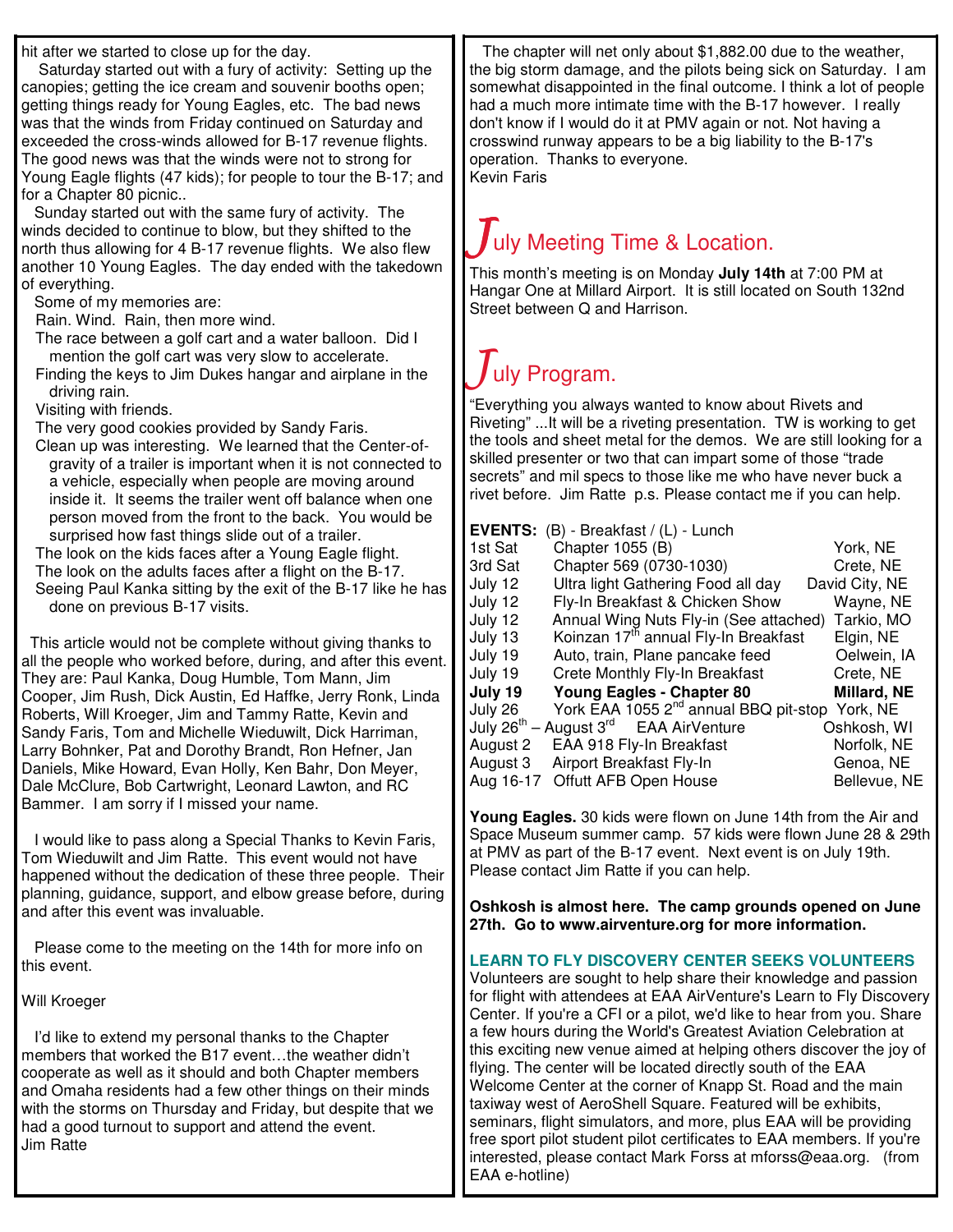### *EAA Chapter 80* June 9, 2008 *Official Meeting Minutes*

The meeting was called to order by President Tom Wieduwilt at 7:00 at Hanger One, Omaha, NE.

That is all! Due to Don being out of town and me going out of town, the meeting minutes will have to be read at the meeting in July. So, here are some of Dick Austin's pictures from the June meeting.



For sale — Extra Stuff left over from Jerry Mason's L-3 (Champ) rebuild. All are new and unopened.<br>Air Tech RT4085 Rev4 Reducer 1 gallon \$47.08 when purchased Air Tech RT4085 Rev4 Reducer 1 gallon<br>Air Tech PCU2030F Primer Filler 1 gu Air Tech PCU2030F Primer Filler 1 quart \$57.38 when purchased<br>Air Tech PFU1030F Primer Filler 1 gallon \$120.41 when purchased 1 gallon \$120.41 when purchased Listed price or make offer. Email: mason.jerry@cox.net or Phone: 393-0361

**Would you like to fly a Cessna 172 for \$20/hr.?** We are looking for additional members in our flying club. Call Ed Haffke @ 935-0803.

### **More Events**

| July 12   | Annual Nebraska Ultralight Gathering (ANUG) www.anug.org | David City, NE |
|-----------|----------------------------------------------------------|----------------|
| July $12$ | Waffles and Wings Fly-in                                 | Ottawa, KS     |
| August 2  | 17th Annual Cow Town Fly In and Pancake Breakfast        | Ellsworth, KS  |
| August 3  | Fly-In / Drive-In Breakfast                              | Humboldt. IA   |
|           | August 9-10 Fly Iowa 2008 at Storm Lake                  | Storm Lake, IA |

- August 10 21st Annual Watermelon Fly-in and BBQ Queen City, MO
-